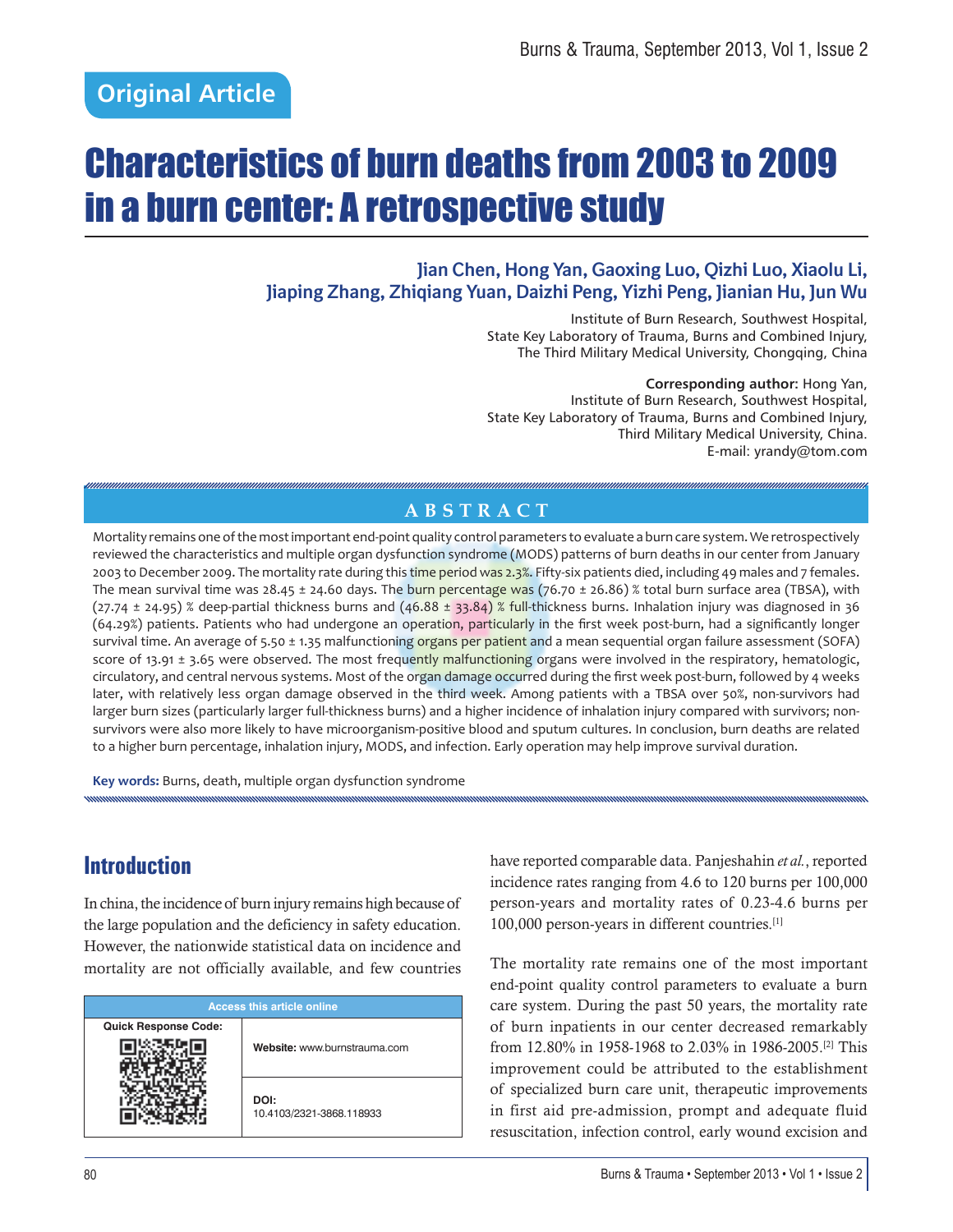closure, nutrition support, organ function protection, and the innovation of new antibiotics.<sup>[3]</sup>

Although the overall mortality rate remarkably decreased, great difficulties remain in the treatment of severe burn patients.[3] Therefore, a retrospective study was conducted to analyze the characteristics of burn deaths at our center and to attempt to identify the most influential factors that may help to improve burn care.

# **Materials and methods**

### **Setting**

The Institute of Burn Research of Southwest Hospital is one of the largest burn centers in China. It has 150 inpatient beds, and over 1000 patients have been admitted annually in recent years, including patients with burns, trauma, chronic wounds, and decubital ulcers, and patients requiring plastic surgery. Most patients reside in Chongqing (one of the biggest cities of Southwest China, with a population of 30 million) and some adjacent provinces such as Sichuan, Guizhou, and Yunnan.

We retrospectively reviewed the records of inpatients in our burn center from January 2003 to December 2009; 56 burn patients died during hospitalization, and the total number of burn inpatients was 2434. Therefore, the inpatient mortality rate during this time period was 2.30%. Patient demographics (age, sex, burn size, and depth of burn), the incidences of inhalation injury and sepsis, the sequential organ failure assessment (SOFA) score, and mortality were recorded.

The SOFA score was used to assess the severity of multiple organ dysfunction syndrome (MODS), which was defined as having a minimum of two organs involved with a total score greater than 4.<sup>[4]</sup>

#### **Burn management**

Standard treatment protocols in the burn center of Southwest Hospital from 2003 to 2009 included fluid resuscitation with a balanced solution and plasma according to the Third Military Medical University (TMMU) formula.<sup>[5]</sup> Briefly, the TMMU formula indicates the following: For adult burn patients, the coefficient of fluid resuscitation was 1.5 ml (1 ml crystalloid solution  $+$  0.5 ml colloid) per 1% total burn surface area (TBSA) per kg of body weight (BW) in the first 24 h and one-half of the actual infused volume of crystalloid solution and colloid in the second 24 h. In addition, 2l of water (using a 5% glucose solution) was added as a daily basic requirement. Partial-thickness

burn wounds of less than 20% TBSA were covered with dressings; burns with greater areas of damage and fullthickness burns were initially treated with silver sulfadiazine. For full-thickness burns, primary excision and biological closure with autografts, allografts, or both were started on the third day post-burn.

Patients who were exposed to smoke or fire in a closed space or had a deep burn on the face or neck were suspected to have inhalation injury, which was confirmed in the presence of signs of hoarse voice, dyspnea, or carbon particles in sputum or by bronchoscopy. Incision of the trachea and intubation were carried out in the presence of airway obstruction.

Intravenous antibiotics were routinely prophylactically administered to burn patients with wounds of greater than 20% TBSA. Antibiotics were used therapeutically in the presence of clinically suspected or confirmed infection and adjusted according to the results of microorganism culture.

Nutritional requirements were calculated using a modified Curreri formula; enteral feeding and parenteral nutrition were provided based on the patient's condition.

### **Data analysis**

Data regarding age, gender, burn size, survival time, inhalation injury, operation, etc. were collected and analyzed. The change in assessment criteria was evaluated using a *t*-test of independent samples to compare means between two continuous variables, and the Chi-square test was used to compare percentages. Analyses were performed in SPSS 10.0 software.  $P \le 0.05$  was considered significant.

### **Results**

### **Demographics of the burn deaths from 2003 to 2009 in our center**

A total of 56 patients, including 49 males and 7 females, died during the observational period. The mean age was  $37.33 \pm 15.64$  years [Figure 1]. The causes of injury were as follows: 26 (46.4%) scalds, 10 (17.8%) flame burns, 9 (16.1%) thermal cement burns, 9 (16.1%) explosions, and 2 (3.6%) electrical burns. The mean survival time was  $28.45 \pm 24.60$  days. Five of the 56 patients died on the day of injury, 2 of whom were children (a 1-year-old baby with a 10% TBSA burn on the head and a 3-year-old child with a 30% TBSA burn); the other 3 were adults with burn sizes of 96%, 99%, and 99% TBSA, respectively. The mean TBSA was (76.70  $\pm$  26.86)%; including (27.74  $\pm$  24.95)% deeppartial thickness burns and  $(46.88 \pm 33.84)\%$  full-thickness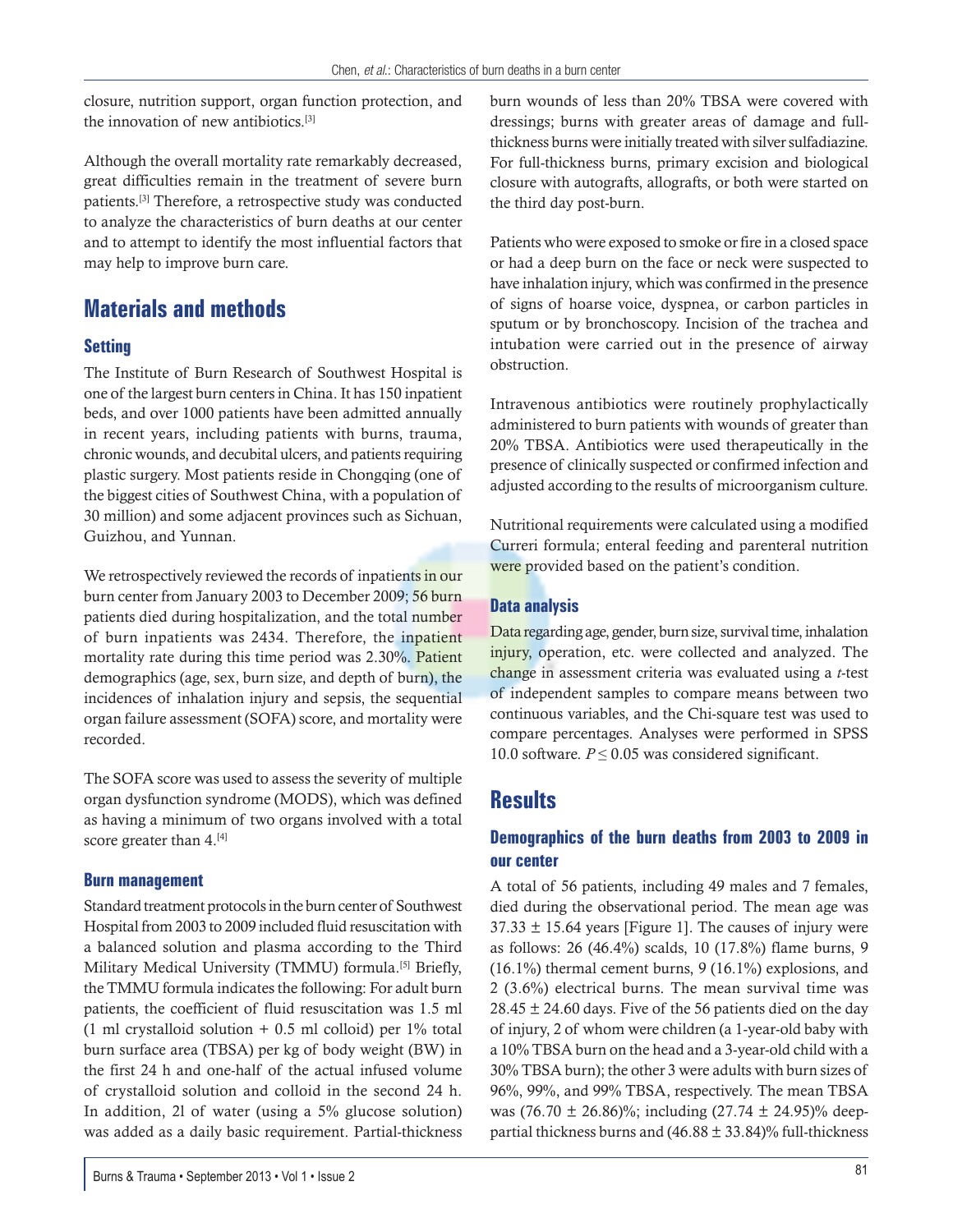burns [Figure 2]. Inhalation injury was diagnosed in 36 (64.29%) patients.

#### **Survival time of non-survivors**

The mean survival time was  $28.45 \pm 24.60$  days. The distribution is shown in Figure 3. During the first month post-burn, the number of burn deaths was highest in the first week, followed by the second week. Nearly 42.83% of burn deaths occurred 4 weeks post-burn. For patients with greater than 80% TBSA, a similar time distribution was observed. However, patients with greater than 90% TBSA had a significantly shorter survival time (26.55  $\pm$ 21.61 days) compared with patients with 80-89% TBSA  $(43.40 \pm 32.59$  days).

#### **The relationship between survival time and operation**

In total, 41 patients were operated on at least once before



**Figure 1:** The age distribution of non-survivors in our center from 2003 to 2009.



**Figure 2:** The distribution of TBSA for non-survivors in our center from 2003 to 2009.

death and 25 were operated on within the first week postburn. Patients who underwent an operation, particularly in the first week post-burn, had a significantly longer survival time [Table 1].

#### **Organ dysfunction and burn death**

According to the SOFA score, all of the patients who died had a minimum of two organs involved, with a total score greater than 4. The number of organs involved in these patients is shown in Figure 4. We observed an average of  $5.5 \pm 1.35$  organs involved per patient and a mean SOFA score of  $13.91 \pm 3.65$ .

The most frequently affected organs were involved in the respiratory, hematological, circulatory and central nervous systems (CNS) [Table 2]. Most organ damage occurred during the first week post-burn, followed by 4 weeks postburn, and less organ damage was observed in the third week. the severity of organ damage was as follows: respiratory > hematology > circulation > CNS > renal > digestive system > liver. The order of onset of organ system damage was as follows: hematology > respiratory > renal > liver > digestive system > CNS > circulation [Table 3].

#### **Demographics of patients with a burn size over 50% TBSA**

From 2003 to 2009, the mortality of patients with a burn size ≤50% TBSA was only 0.39%, whereas it reached 32.19% among patients with a burn size over 50% TBSA. This suggests that a large burn size greatly impacts burn patient mortality. The demographic characteristics of

| Table 1: The relationship between survival time and operation |                                       |                         |                |
|---------------------------------------------------------------|---------------------------------------|-------------------------|----------------|
|                                                               | Time of operation<br>(days post-burn) | Survival time<br>(days) | Patient number |
| Operated                                                      | 1-49                                  | $37.11 \pm 24.97^*$     | 41             |
|                                                               | $1 - 7$                               | $34.28 \pm 22.86^*$     | 25             |
|                                                               | $8 - 14$                              | $21.33 \pm 10.91$       | 6              |
| Non-operated                                                  |                                       | $18.67 \pm 15.64$       | 15             |
| $*P < 0.05$ , vs. non-operated                                |                                       |                         |                |

| Table 2: Organ dysfunction by weeks post-burn |                            |                           |                |                |    |
|-----------------------------------------------|----------------------------|---------------------------|----------------|----------------|----|
| Systems and organs<br>involved                | Patient number<br>$(N=56)$ | Time post-burn<br>(weeks) |                |                |    |
|                                               |                            | $<$ 1                     | $1-2$          | $3-4$          | >4 |
| Circulation                                   | 50 (89.29%)                | 20                        | 9              | 5              | 16 |
| Respiratory                                   | 53 (94.64%)                | 40                        | $\overline{4}$ | $\overline{2}$ | 7  |
| Central nervous system                        | 49 (87.50%)                | 19                        | 11             | 5              | 14 |
| Hematology                                    | 49 (87.50%)                | 39                        | $\overline{2}$ | $\overline{2}$ | 6  |
| Liver                                         | 32 (57.14%)                | 22                        | $\Omega$       | 5              | 5  |
| Renal                                         | 37 (66.07%)                | 26                        | 3              | $\overline{2}$ | 6  |
| Digestive system                              | 37 (66.07%)                | 14                        | 12             | $\overline{2}$ | 9  |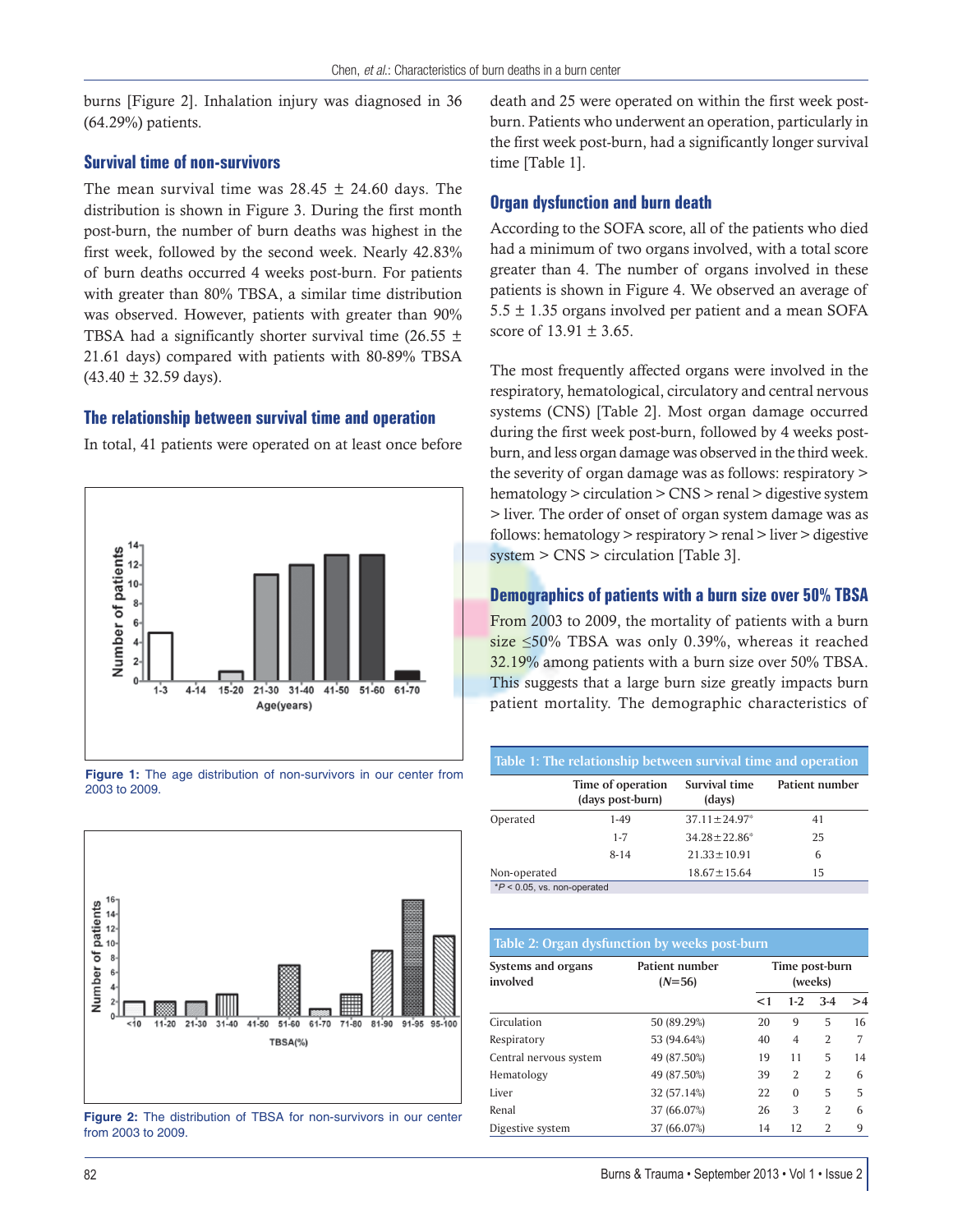

Figure 3: The distribution of burn deaths in the first 4 weeks post-burn Figure 4: The number of dysfunctioning organs involved in burn deaths. in our center.

surviving and non-surviving patients with over 50% TBSA in our center from 2003 to 2009 are compared in Table 4.

Non-survivors had a larger burn size, particularly larger areas of full-thickness burns. The incidence of inhalation injury was much higher in non-survivors than in survivors.

### **Infection in burn patients with over 50% TBSA**

For patients with a burn size over 50% TBSA, non-survivors had higher incidences of microorganism-positive blood and sputum cultures. However, wound cultures did not show significant differences [Table 5].

# **Discussion**

The mortality rate remains one of the most important end-point quality control parameters to evaluate a burn care system. the reported mortality rate of inpatients varies among countries.[6] In western countries, the overall mortality rate is 5.00-6.00%,<sup>[7,8]</sup> whereas in our center, the reported mortality rate was 2.03%. Xiao and Cai's study was conducted on 5321 burn patients hospitalized in a burn center in Jinzhou, China, from 1980 to 1998, and their overall mortality rate was only 0.86%. The author indicated that the high survival rate may have been related primarily to the low percentages of older patients and patients with severe burns.[9] A retrospective study including 1974 burn patients admitted to Jishuitan Hospital in Beijing was conducted from 2000 to 2008, and the data show a mortality rate of 2.8%, which is similar to our observation.[10] Another retrospective study by Li, one of the founders of the burn care system in China, reported patient data from 1958 (the start of the modern burn care system in China) to 1998 in burn centers in military hospitals in China. In his report, the



#### **Table 3: Time of onset and severity of organ dysfunction in the burn deaths**

| Organ involved         | Time of onset (days post-burn) | <b>SOFA</b> score |
|------------------------|--------------------------------|-------------------|
| Circulation            | $20.42 \pm 21.45$              | $2.82 \pm 0.56$   |
| Respiratory            | $9.00 \pm 13.69$               | $3.09 \pm 0.71$   |
| Central nervous system | $17.94 \pm 18.92$              | $2.42 \pm 0.84$   |
| Hematology             | $8.84 \pm 14.01$               | $2.88 \pm 0.44$   |
| Liver                  | $11.63 \pm 15.90$              | $1.69 \pm 0.54$   |
| Renal                  | $11.08 \pm 16.64$              | $2.38 \pm 1.01$   |
| Digestive system       | $17.32 \pm 17.51$              | $1.89 \pm 0.97$   |
|                        |                                |                   |

#### **Table 4: Demographics of patients with a burn size over 50% TBSA from 2003 to 2009**

|                                             | Non-survivors $(n=47)$ | Survivors $(n=99)$ |
|---------------------------------------------|------------------------|--------------------|
| Male                                        | 41 (87.23%)            | 73 (73.74%)        |
| Female                                      | 6 (12.77%)             | 26 (26.26%)        |
| Age (years)                                 | $39.42 \pm 12.76$      | $36.59 \pm 17.78$  |
| Scald                                       | 21 (44.68%)            | 20 (20.20%)        |
| Flame burn                                  | 8 (17.02%)             | 58 (58.59%)        |
| Thermal cement burn                         | 9(19.15%)              | 4(4.04%)           |
| Explode                                     | 8 (17.02%)             | 15 (15.15%)        |
| Electrical burns                            | 1(2.13%)               | 2(2.02%)           |
| Mean total burn surface area                | $86.34 \pm 14.80^*$    | $71.03 \pm 13.61$  |
| Mean area of deep-partial<br>thickness burn | $31.11 \pm 25.66$      | $36.08 \pm 20.54$  |
| Mean area of full-thickness burn            | $52.70 \pm 32.49^*$    | $28.36 \pm 24.47$  |
| Inhalation injury                           | 33 (70.21%)*           | 52 (52.53%)        |
| $*P < 0.05$ non-survivors vs. survivors     |                        |                    |

mortality rates were 4.93% (48,978 patients at 16 centers) from 1958 to 1979, 5.21% (64,320 patients at 29 centers) from 1980 to 1992, and 3.81% (48,085 patients at 28 centers) from 1993 to 1998; our data show further improvement.<sup>[3]</sup>

The mean survival time was  $28.45 \pm 24.60$  days, and nearly half of the patients survived the first 4 weeks post-burn.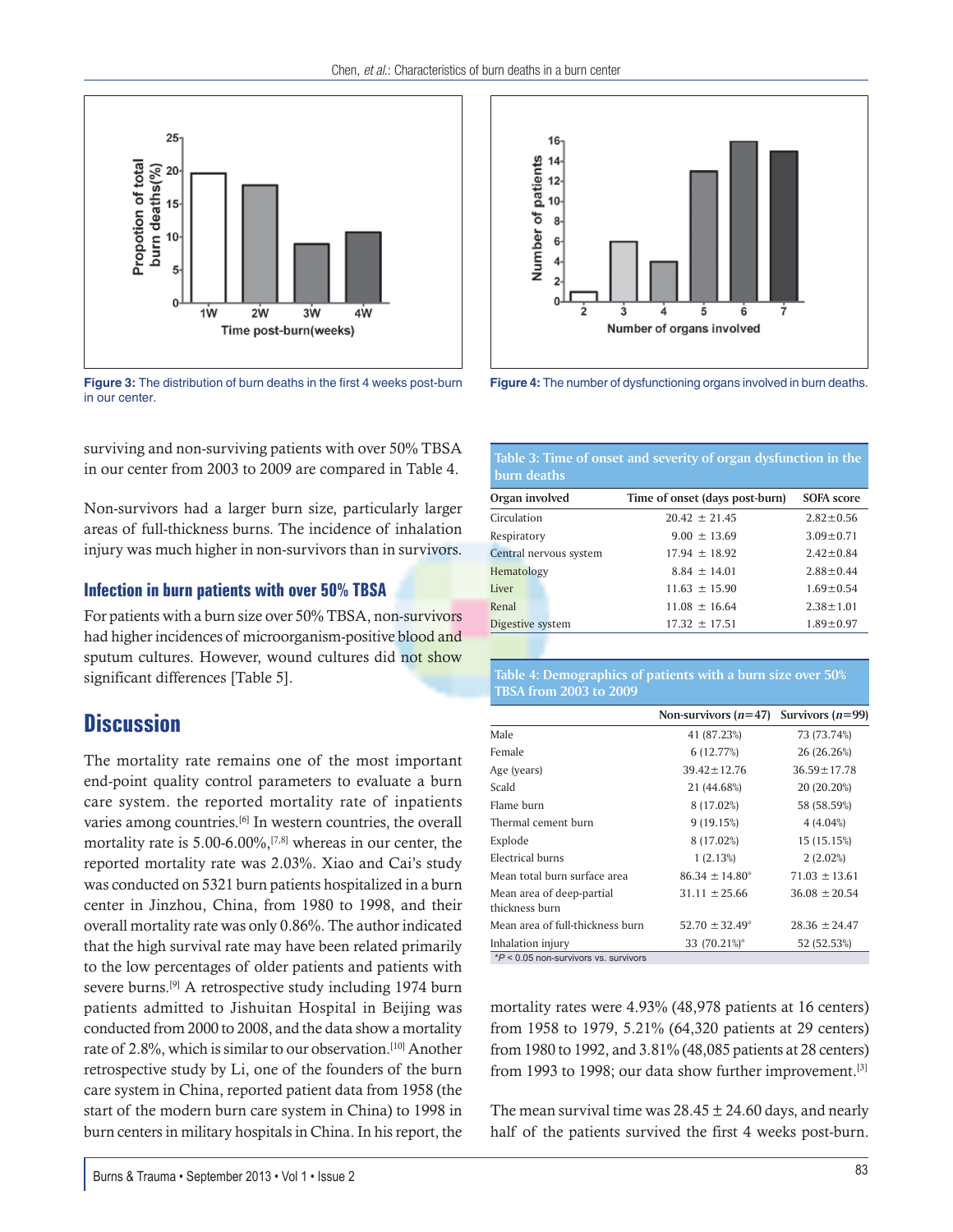| Table 5: Culture positivity of samples from burn patients with<br>over 50% TBSA |                      |                  |  |
|---------------------------------------------------------------------------------|----------------------|------------------|--|
| Burn size<br>Samples                                                            | <b>Non-survivors</b> | <b>Survivors</b> |  |
|                                                                                 | $(n=47)$             | $(n=99)$         |  |
| Blood                                                                           | 20 (42.55%)*         | 8 (8.08%)        |  |
| Wound                                                                           | 33 (70.21%)          | 64 (64.65%)      |  |
| Sputum                                                                          | 29 (61.70%)*         | 46 (46.46%)      |  |
| $*P < 0.05$ vs. survivors                                                       |                      |                  |  |

Pruitt reported a survival time of 17 days in 1970-1971 and 24 days in 1986-1987.[11] Krishnan *et al.*, reported a length of stay in cases of burn deaths of  $26.4 \pm 45.0$  days, with an average TBSA of  $43.7 \pm 26.8\%$  and an average age of 52.9  $\pm$  19.4 years.<sup>[12]</sup> Our data show further improvement in burn care.

MODS remains the leading cause of death among severe burn patients.[13-15] Cumming *et al.,* reported that with >20% TBSA, the rate of MODS reached 63.4% and that 28.0% of these cases presented severe MODS.<sup>[16]</sup> in our study, nonsurvivors had at least two or more dysfunctioning organs, with  $5.50 \pm 1.35$  affected organs per patient and an average SOFA score of 13.91 ± 3.65.

Among these compromised organs, the respiratory system was most frequently involved, and it was the earliest affected and typically the most severely damaged. This is in line with the results of several other studies.<sup>[17,18]</sup> In our study, 64.29% of patients had confirmed inhalation injury and 55.45% had pulmonary infections; however, 94.64% of patients presented respiratory dysfunction, which suggests that other factors in addition to inhalation injury and infection are involved. Steinvall *et al.,* reported that Acute Respiratory Distress Syndrome (ARDS) induced by burninduced inflammation and not secondary to sepsis could also contribute to respiratory dysfunction.<sup>[19]</sup>

Our data indicate that the hematologic system (using platelet counts as an index) was also affected. There was a high incidence of hematologic dysfunction, with an early onset post-burn, and it demonstrated the most severe changes. Even so, the relationship between blood platelet (PLT) counts and mortality was not clear, as few patients died of hemorrhage as a result of low PLT levels. Choctaw and Michas first reported decreases in the platelet counts of 13 patients with severe burns after the initial period of burn shock and that it took 7-12 days for their platelet levels to return to within the normal range.<sup>[20]</sup> Takashima attempted to divide the fluctuation of PLT counts into three stages: the early decrease in PLTs due to consumption, the synthesis of new PLTs by the bone marrow, and the fluctuating phase of PLT maturation. The platelet behavior during this fluctuating phase reflected a consumptive coagulopathy driven by intermittent endotoxemia or other physiological disturbances.[21] Guo *et al.*, found that an initial slump of PLTs, particularly a percentage decline of the platelet count of 65% or greater during the first 3 days, provided prognostic significance for 30-day mortality in severely burned patients.[22] In our practice, the extent and duration of the PLT decrease always appeared to be associated with the infection status and severity of the burn. Further observations and discussion of this association are required.

Organ dysfunction occurred at any time following the burn injury, but the incidences in the first and fourth weeks were much higher, which is consistent with the survival distribution of the non-survivors [Figure 3]. However, this is different from the reports of other authors, who have noted MODS occurrence primarily during the second week post-burn.[23] However, the larger burn sizes observed in our cases may account for this difference. For this group of patients, the current model of early fluid resuscitation might not meet the real needs of the internal organs<sup>[24]</sup> and may lead to early organ damage and death.

Many scholars agree that improvements in the prevention and control of burn infection may decrease the morbidity and mortality of MODS. For severe burn patients, the long-standing wounds and frequent invasive procedures, such as arterial or venous catheterization, tracheotomy, Continuous Renal Replacement Therapy (CRRT), and artificial ventilation, lead to a high risk of infection.<sup>[25-27]</sup> Our data demonstrated that non-survivors more often had positive blood cultures and pulmonary infection. The high risk and incidence of infection were the most important factors related to the occurrence of MODS. Sharma *et al.,* reported that in 65% of fatal burn cases, septicemia was the cause of death in their autopsy study.[28] Moreover, another report concluded that 75% of all deaths following burns are related to infection.[29]

The mortality rate increased dramatically when the TBSA was larger than 50%. However, even in this group of patients, they still had the chance to survive. Sepsis (diagnosed by a positive blood culture) and MODS were the most common causes of death. Indeed, it is somewhat frustrating that the predominant bacteria in burn wards are becoming more and more intractable. When infection cannot easily be treated due to a shortage of effective antibacterial drugs, it is more important to eliminate infection sources.[30-34] Our data indicate that patients who received surgery had a longer survival time than those who did not. Furthermore, operations performed during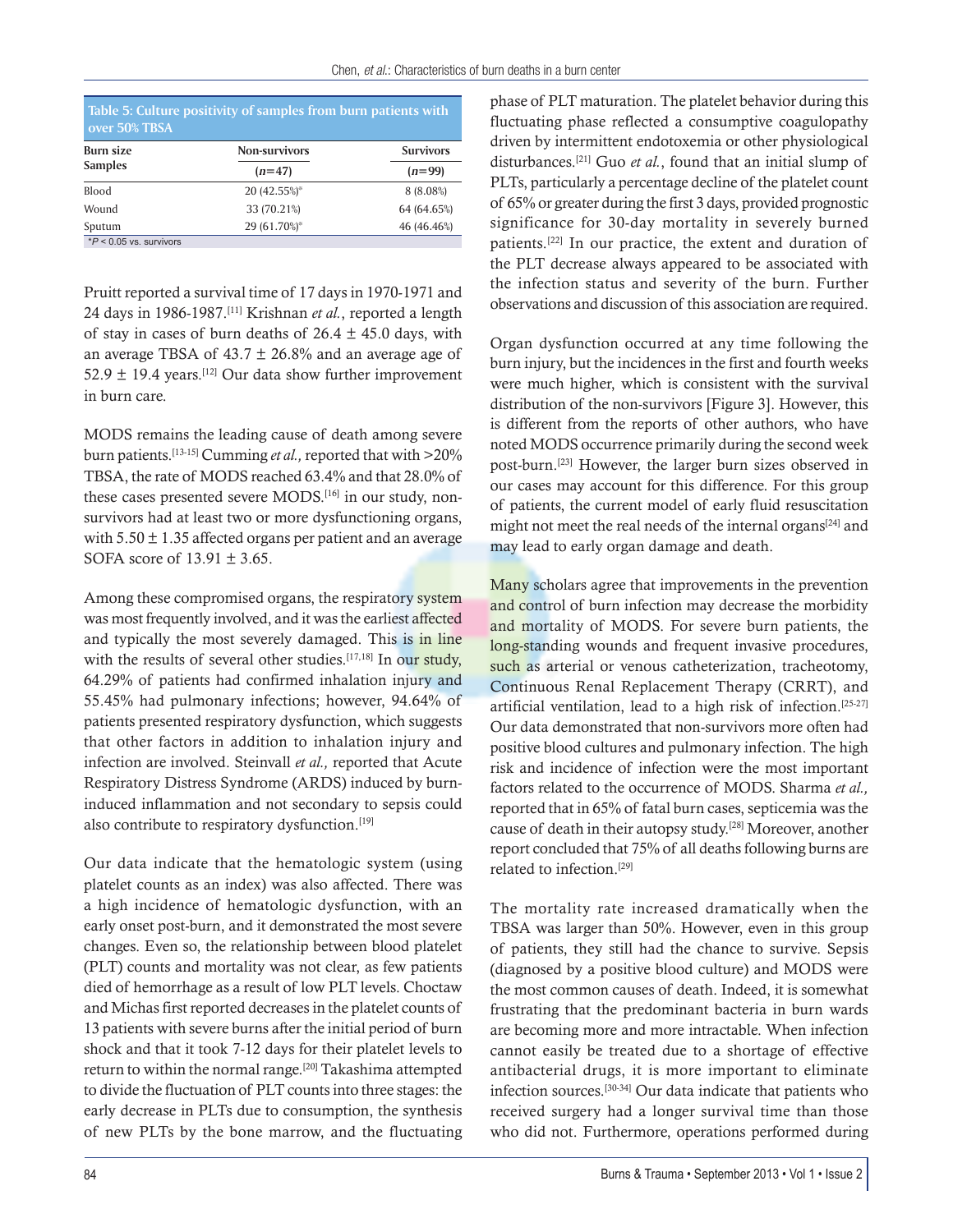the first 7 days post-burn significantly lengthened survival time. Therefore, the early and adequate removal of burned tissue and effective coverage appear to be fundamental in burn management.

Early excision with grafting is an important step in ensuring survival.[35] However, it is challenging to use the limited amount of donor-site skin to cover large wounds. In China, cultured epidermal autografts and Integra™ are still not available. Microskin grafting has become one of the most important methods used for the treatment of extensive burns.[36-38] It may partially solve the problem associated with large wounds and limited donor sites, but is still far from ideal. The time of allograft rejection or detachment is not fully predictable and varies and may be affected by the donor's age, the preservation method, time,<sup>[39]</sup> wound infection, and other factors that need to be further studied.

Treatment of severe burn patients is not only a great challenge to burn care systems but also brings heavy social and economic burdens to the families of burn victims and society. In recent years, our unit has been treating nearly 1500 inpatients each year and we have been always confronted with problems such as medical staffing shortages and the financial constraints of the patients. When we rethink the contradictions between the limited medical services and the large population of burn patients we encounter, it appears to be time for us to face the question of whether we should re-allocate our medical services and pay more attention to patients with more hope and a better predicted outcome. However, before any prudent decisions are made, more investigations and studies are required to clarify the factors that affect outcome.

### **Conclusion**

Burn deaths are related to the percentage of TBSA, inhalation injury, MODS, and infection. Early operation may help improve survival time.

# **Acknowledgment**

We thank Mr. Qian Chen for collecting patients' clinical data.

# **References**

- 1. Panjeshahin MR, Lari AR, Talei AR, Shamsnia J, Alaghehbandan R. Epidemiology and mortality of burns in the South West of Iran. Burns 2001;27:219-26.
- 2. Luo G, Peng Y, Yuan Z, Liu Y, Cheng W, Huang Y, *et al*. Inhalation injury in southwest China – The evolution of care. Burns 2010;36:506-10.
- 3. Li A, Yang ZC, Li GR. The analysis of 48085 burn patients. Med J Chin Peoples Liberation Army 1999;24:20-4.
- 4. Marshall JC, Cook DJ, Christou NV, Bernard GR, Sprung CL, Sibbald WJ. Multiple organ dysfunction score: A reliable descriptor of a complex clinical outcome. Crit Care Med 1995;7:1638-52.
- 5. Luo G, Peng Y, Yuan Z, Cheng W, Wu J, Tang J, *et al*. Fluid resuscitation for major burn patients with the TMMU protocol. Burns 2009;35:1118-23.
- 6. Bloemsma GC, Dokter J, Boxma H, Oen IM. Mortality and causes of death in a burn centre. Burns 2008;34:1103-7.
- 7. Saffle JR, Davis B, Williams P. Recent outcomes in the treatment of burn injury in the United States: A report from the American Burn Association Patient Registry. J Burn Care Rehabil 1995;16:219-32.
- 8. Miller SF, Bessey PQ, Schurr MJ, Browning SM, Jeng JC, Caruso DM, *et al*. National Burn Repository 2005: A ten-year review. J Burn Care Res 2006;27:411-36.
- Xiao J, Cai B. Mortality rates among 5321 patients with burns admitted to a burn unit in China: 1980–1998. Burns 2003;29:239-45.
- 10. Cheng W, Yan-hua R, Fang-gang N, Wei-li D, Guo-an Z. Epidemiology of 1974 burn patients at a major burn center in Beijing: A 9-Year Study. J Burn Care Res 2012;33:e228-33.
- 11. Pruitt BA Jr. Infection and the burn patient. Br J Surg 1990;77:1081-2.
- 12. Krishnan P, Frew Q, Green A, Martin R, Dziewulski P. Cause of death and correlation with autopsy findings in burns patients. Burns 2013;9:583-8.
- 13. Guo F, Chen Xl, Wang YJ, Wang F, Chen XY, Sun YX. Management of burns of over 80% of total body surface area: A comparative study. Burns 2009;35:210-4.
- 14. Wolf SE, Prough DS, Herndon DN. Aetiology and prevention of multisystem organ failure. In: Herndon DN, editor. Total burn care. 2nd ed. New York: Saunders; 2002. p. 399-417.
- 15. Sheridan RL, Ryan CM, Yin LM, Hurley J, Tompkins RG. Death in the burn unit: Sterile multiple organ failure. Burns 1998;24:307-11.
- 16. Cumming J, Purdue GF, Hunt JL, O'Keefe GE. Objective estimates of the incidence and consequences of multiple organ dysfunction and sepsis after burn trauma. J Trauma 2001;50:510-5.
- 17. Sheridan RL, Ryan CM, Yinb IL, Hurley J, Tompkins RG. Death in the burn unit: Sterile multiple organ failure. Burns 1998;24:307-11.
- 18. Taran A, Baciu N, Rafulea V, German A. Clinical and autopsy diagnoses of visceral affections of patiens who died because of complicated burns with multiple organ failure. Ann Burns Fire Disasters 2005;18:177-84.
- 19. Steinvall I, Bak Z, Sjoberg F. Acute respiratory distress syndrome is as important as inhalation injury for the development of respiratory dysfunction in major burns. Burns 2008;34:441-51.
- 20. Choctaw WT, Michas C. Comparative coagulation abnormality patters in moderately and severely burned patients. Burns 1981;7:434-7.
- 21. Takashima Y. Blood platelets in severely injured burned patients. Burns 1997;23:591-5.
- 22. Guo F, Wang X, Huan J, Liang X, Chen B, Tang J, *et al*. Association of platelet counts decline and mortality in severely burnt patients. J Crit Care 2012;27:529.e1-7.